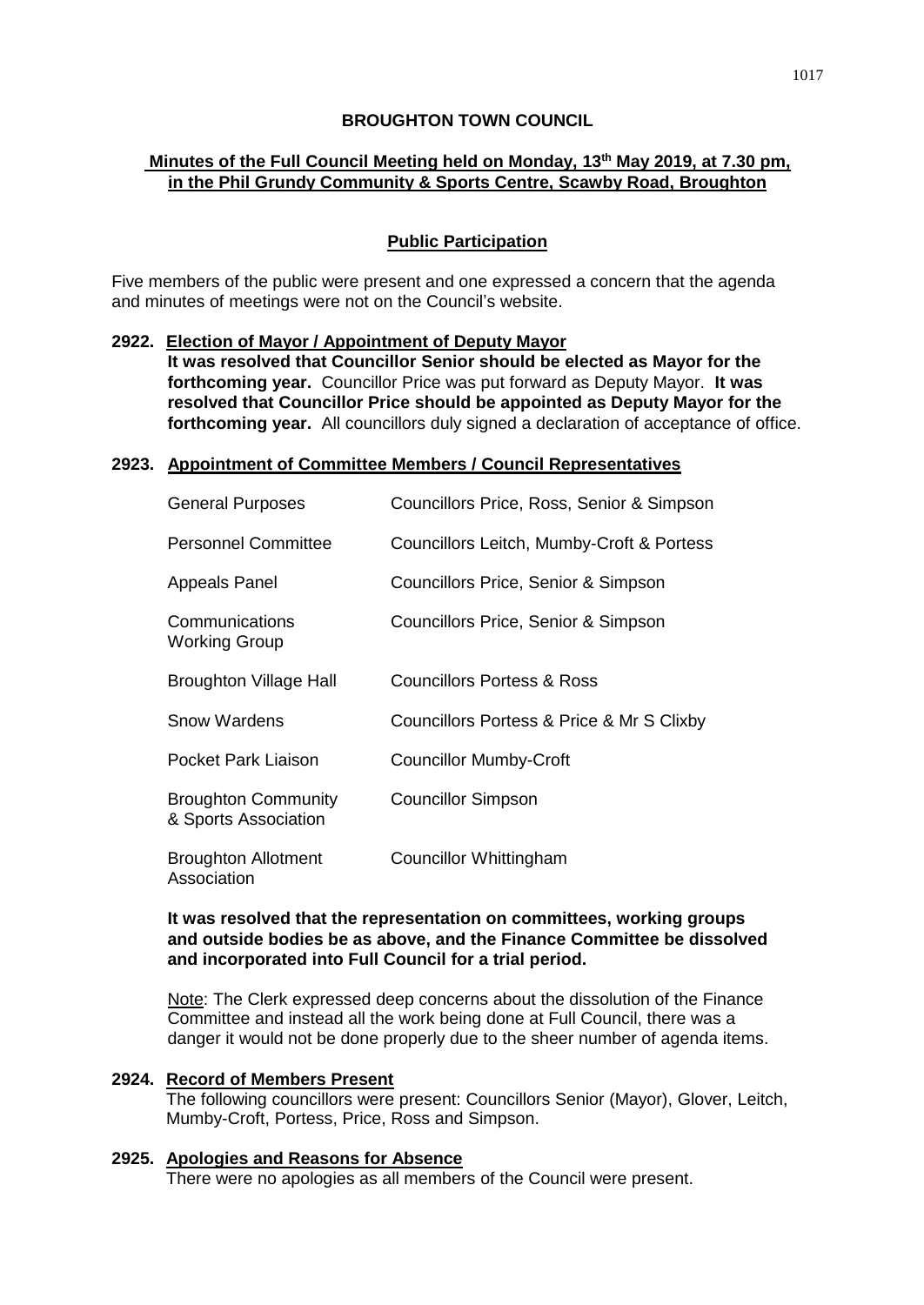### **2926. Declarations of Interest**

 and prejudicial interest in Item 10 (i) h) Correspondence, and Councillor Glover a (i) Councillors Glover, Mumby-Croft, Simpson & Whittingham all declared a personal personal and prejudicial interest in Item 12 - Planning, Councillor Senior a disclosable pecuniary interest in Item 13 - Mayoral / Chairperson's Allowance, Councillor Simpson a personal and prejudicial interest in Item 16 - Multi-User Games Area, Councillor Whittingham a personal and prejudicial interest in Item 17 - Cemetery, and Councillor Price a personal and prejudicial interest in Item 18 - Grant.

(ii) The Clerk had received and granted no dispensations.

### **2927. Mayor's Report**

The Mayor had nothing to report. **It was resolved that this be noted.**

### **2928. Police Matters**

There was nothing to report. **It was resolved that this be noted.**

### **2929. Minutes of the Last Meeting**

The minutes of a meeting of the Full Council held on Monday, 29<sup>th</sup> April 2019, had been circulated prior to the meeting. **It was resolved that they should be approved as a correct record.**

### **2930. Matters Arising**

**Minute 2885 Correspondence ii) a) Broughton Allotment Association** - Hedging. The Clerk informed the Council that members of Broughton Allotment Association had now planted the hedging at the allotments.

**Minute 2891 Wicksteed Leisure** - The Clerk had been emailed by Wicksteed to see if a survey had been scheduled and he had asked Glendale to carry out a survey of the Play Park.

**Minute 2907 Correspondence f) Mr S Green** - Wales Marathon. The Clerk had sent Mr Green the Council's good wishes.

**Minute 2911 Grants (i) Yearly Grant** - The Clerk had given a cheque to Broughton Village Hall for the grant of £4,890 made by the Council to help towards the running costs.

**Minute 2911 Grants (ii) 60th Anniversary Celebrations** - The Clerk had informed the Village Hall Committee that with regret the Council declined to give a contribution to the 60<sup>th</sup> anniversary celebrations because it was mindful of giving something more tangible and long lasting to celebrate the Village Hall's 6oth anniversary.

**Minute 2912 Shutters** - The Clerk informed councillors that the shutters at the Phil Grundy Community & Sports Centre had now been fixed at a cost of £490 + VAT.

**Minute 2913 VANL** - The Clerk had renewed the Council's membership of VANL at a cost of £20 for 2019 / 2020.

**Minute 2914 ERNLLCA** - The Clerk had renewed the Council's membership of ERNLLCA at a cost of £1,031.33 for 2019 / 2020.

**Minute 2915 Best Kept Village Competition** The Clerk had entered the Council in the Best Kept Village Competition for 2019 at a cost of £25.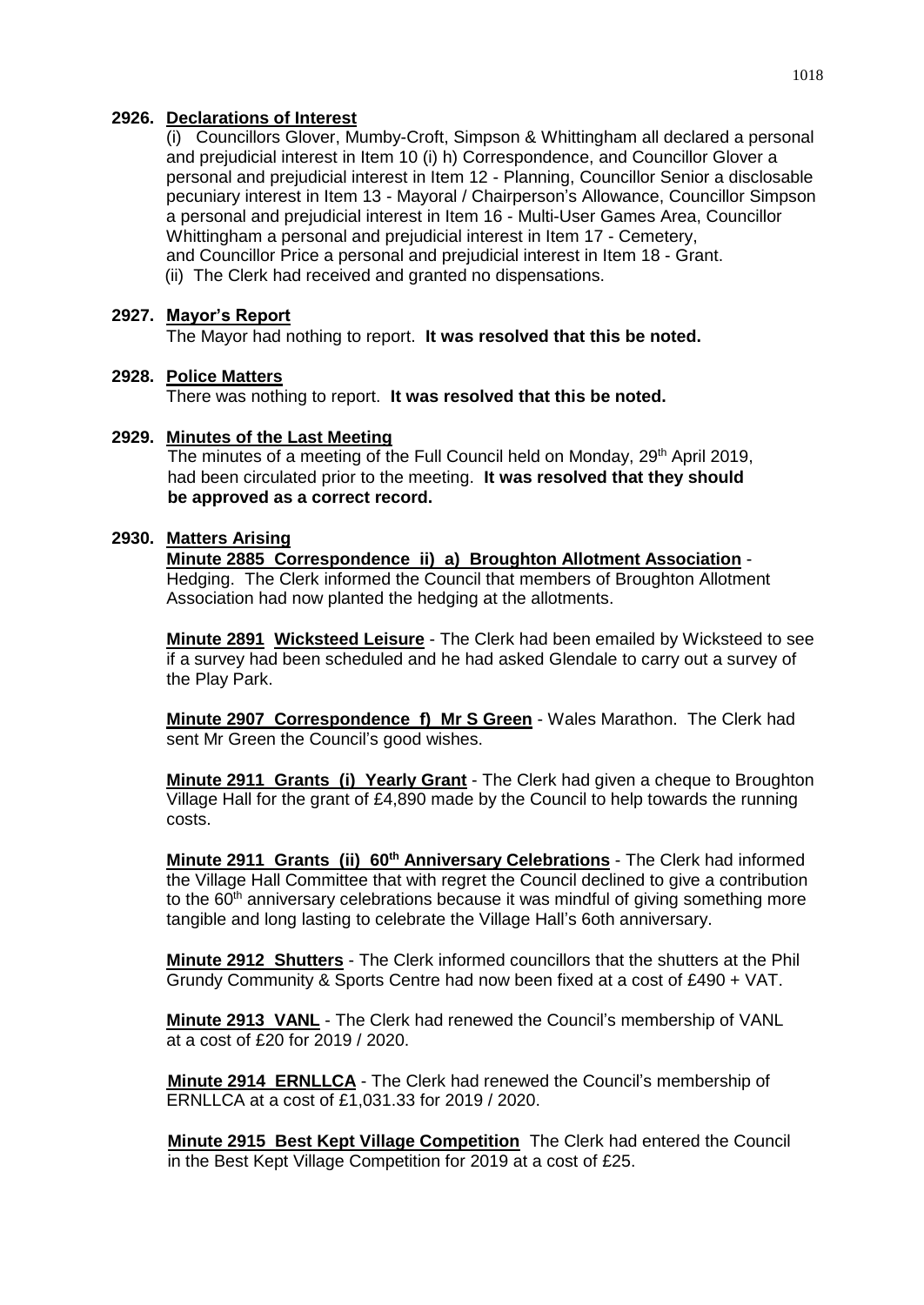### **2931. Correspondence**

- (i) a) Clarke Telecom Ltd Telecommunications Mast
- b) ERPF FCT Monthly Contributions Upload
- c) BCSA AGM Agenda
- d) Mr P Clixby Appleby Lane Cemetery
- e) E.on Restructuring of Terms & Conditions
- f) E.on End of Gas Plan
- g) Humber & Wolds Rural Action Volunteer Showcase Event
- h) Mrs C Whittingham & Mr P Clixby Political Campaigning On Behalf of BCSA
- i) Humber & Wolds Rural Action Enquiry Re: Parish Newsletters
- j) BCSA AGM Minutes
- k) ERNLLCA VE Day 75<sup>th</sup> Anniversary
- l) Ms S Dent Tree at Pocket Park
- m) Appleby Village Hall Appleby Fayre Day Poster
- n) BCSA Agenda & Minutes
- o) ERPF Email Notifications for Online Portal Tray

### **It was resolved that the above information should be noted.**

Note: Councillors Glover, Mumby-Croft, Simpson and Whittingham had earlier declared an interest in this item and therefore left the meeting whilst it was discussed.

**ii) a) ERNLLCA** - Representatives for ERNLLCA District Committee Meetings. A request to elect two councillors to represent the Council at the ERNLLCA district committee meetings. **It was resolved that Councillors Portess and Price should be elected as the Council's representatives on ERNLLCA's North Lincolnshire District Committee.**

**b) ERPF** - Consultation & Guidance Issued about Exit Payment Cap. Consultation on powers introduced to cap exit payments in the public sector to £95,000. **It was resolved that the information should be noted.**

**c) ERNLLCA** - Resolutions to 2019 AGM. Invitation to submit resolutions for consideration by the Annual General Meeting, and for these to be submitted by 12 noon on Monday, 22nd July 2019. **It was resolved that the information should be noted.**

**d) ERNLLCA** - Chairmanship Training Course. Details of a course due to be held on Monday, 8<sup>th</sup> July 2019, at Bishop Burton College, and also on Thursday, 11<sup>th</sup> July 2019, in the Angel Suite, Brigg, from 9.45 am to 4.00 pm. **It was resolved that Councillors Portess & Senior should be allowed to attend the Chairmanship Training Course at a cost of £90 + VAT.**

**e) Ms E Mullen** - Snickett Connecting Beagle Close & Windsor Way. Email complaining about the state of the snickett. **It was resolved that the Clerk should contact North Lincolnshire Council to see if they could help with the problem to do with the Snickett connecting Beagle Close and Windsor Way in Broughton.**

**f) Mr Brackenbury, Mr Gamble, Mr MacBeath & Mr Pogson** - Appleby Lane. Letter from a group of residents complaining about the poor state of the road, the speed of traffic and a request for traffic calming. **It was resolved that the Clerk should contact North Lincolnshire Council to see if they could help with some of the highway raised in the letter from the residents**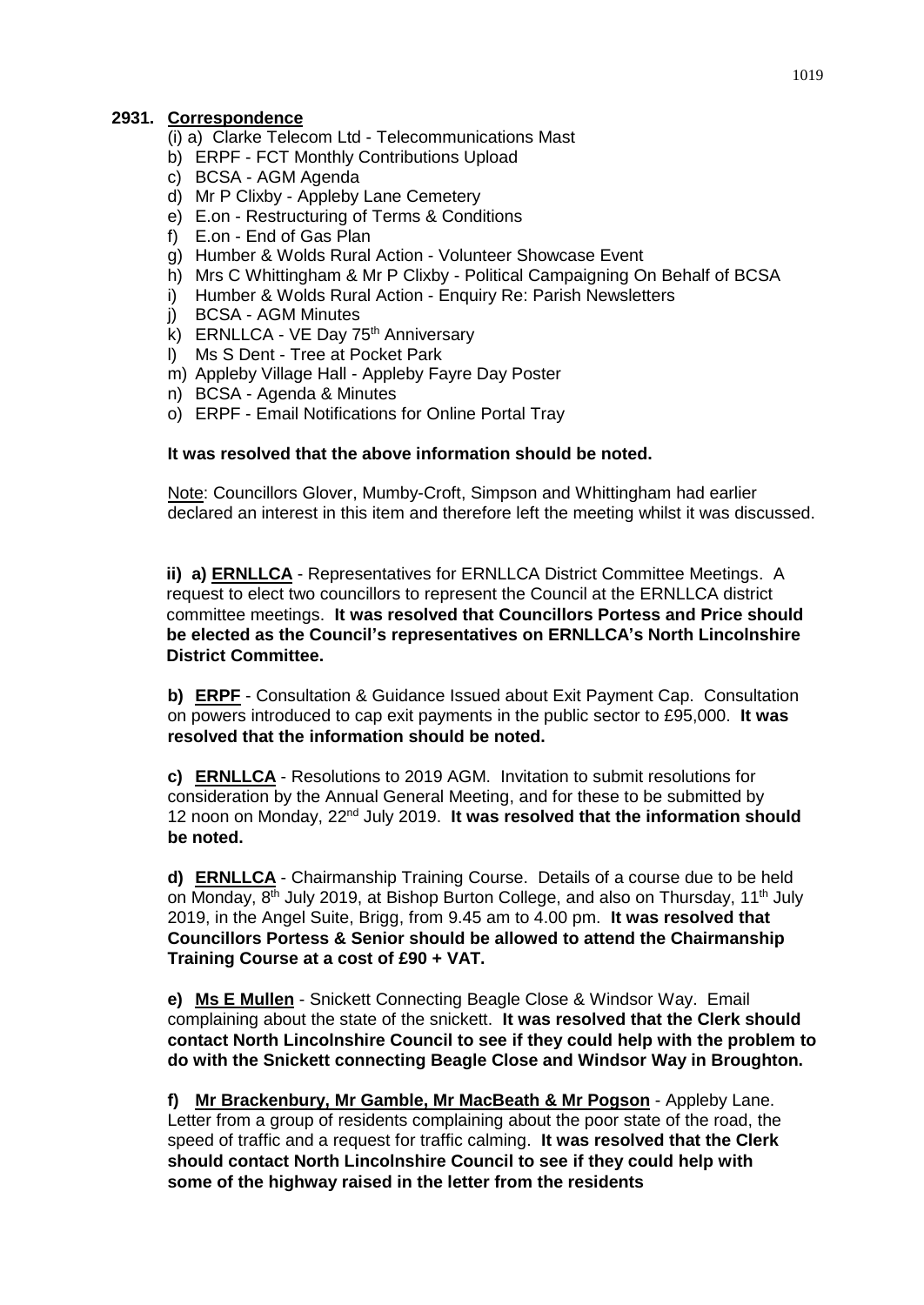### **2932. Publications**

| Carnegie UK Trust - Newsletter                      | April 2019 |
|-----------------------------------------------------|------------|
| <b>ERNLLCA - Newsletter</b>                         | April 2019 |
| Lives - Newsletter                                  | April 2019 |
| <b>HSBCnet - News</b>                               | April 2019 |
| North Lincs Council - Forthcoming Meetings          | May 2019   |
| <b>NALC - Chief Executive's Bulletins</b>           |            |
| North Lincs Council - Weekly Roadworks List         |            |
| <b>Public Sector Executive - Online Newsletters</b> |            |
| Rural Services Network - Bulletins & Funding Digest |            |
| <b>SLCC - News Bulletin</b>                         |            |
| <b>VANL - Newsletter</b>                            |            |
|                                                     |            |

### **It was resolved that the information be noted.**

### **2933. Planning**

a) The following planning applications had been received:-

**PA/2019/555** Proposal: Planning permission to erect single-storey rear extension and first-floor extension and porch to the front Location: 2 The Blackthorns, Broughton, DN20 0BB Applicant: Mr & Mrs Rob Tindall

#### **It was resolved that the Council should make no objections or comments.**

**PA/2019/829** Proposal: Planning application to erect a first-floor side extension and single-storey rear extension Location: 5 The Dell, Broughton, DN20 0WA Applicant: Mr & Mrs John Collingwood

### **It was resolved that the Council should make no objections or comments.**

Note: Councillor Glover had earlier declared an interest in this item and therefore left the meeting whilst it was discussed.

### **2934. Mayoral / Chairperson's Allowance**

The Mayor declared a disclosable pecuniary interest in this item and left the meeting whilst it was discussed, and during his absence it was chaired by the Deputy Mayor. **It was resolved that the Council would pay a Mayoral Allowance of £1,150 for the year 2019 / 2020 to cover expenses, and it would be paid in two instalments.**

#### **2935. Bank Accounts**

**It was resolved that the Council's signatories would be as follows:- Councillors Glover, Mumby-Croft, Portess and Senior, and any two signatories would be needed.**

### **2936. Insurance**

The Council's insurance policy was due for renewal on 1<sup>st</sup> June 2019, and the Clerk had received a quote from the broker. **It was resolved that the Clerk should renew the insurance policy with BHIB Limited at a cost of £6,163.44.**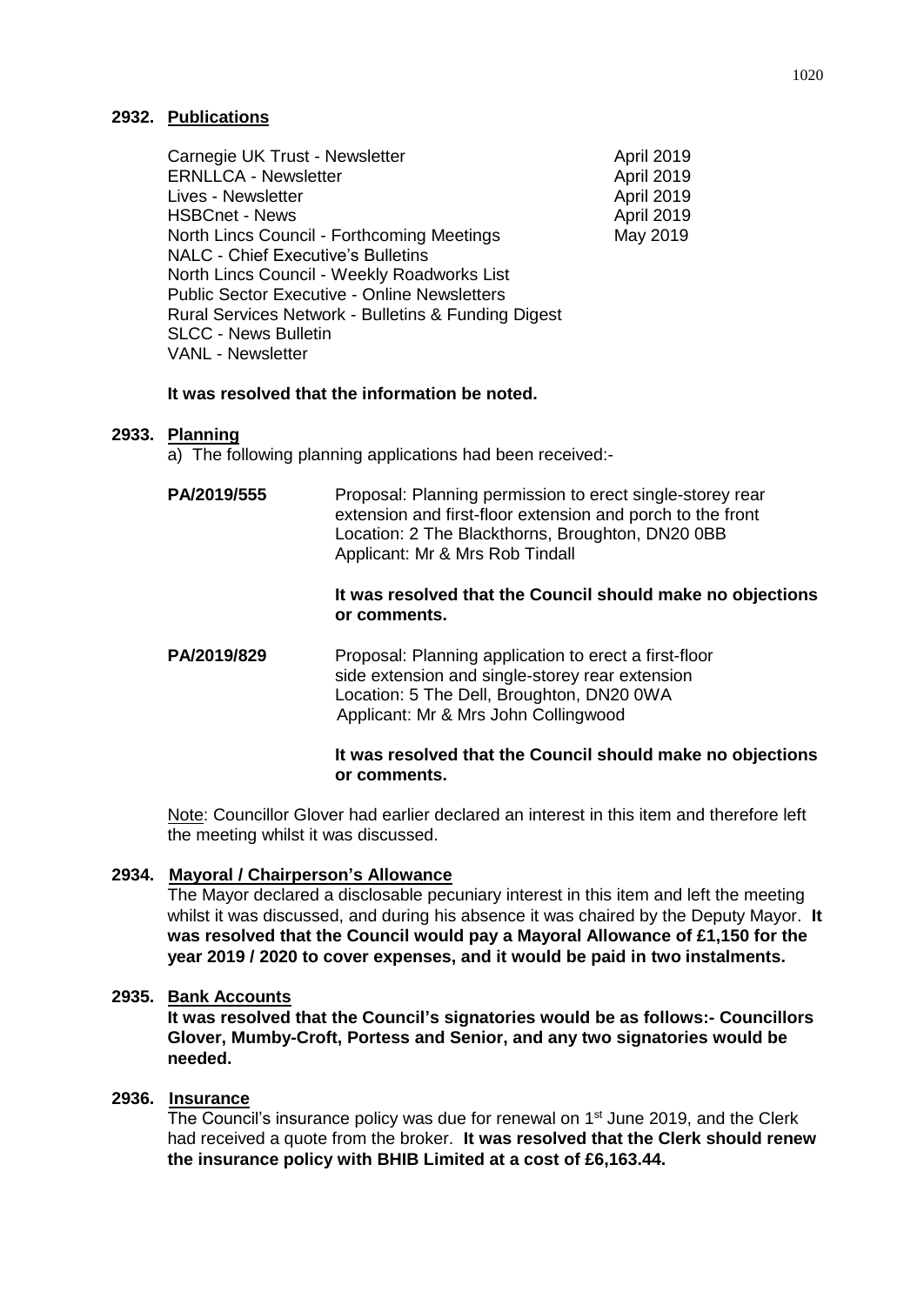### **2937. Multi-User Games Area**

 Councillor Mumby-Croft reported that the sound reports had been given to planning Councillor Senior had nothing new to report on this from the last meeting, however and the ground-checking had been completed, it was due to go to tender subject to planning, and there was perhaps a need to make the site more secure and therefore this should be discussed at the next meeting. **It was resolved that this information should be noted.**

Note: Councillor Simpson had earlier declared an interest in this item and therefore left the meeting whilst it was discussed.

### **2938. Cemetery**

Broughton in Bloom have been approached by some residents about improving / enhancing the Cemetery and were prepared to install two raised beds. If the Council contributed to the cost of them Broughton in Bloom would maintain them. The cost of the sleepers, compost and plants would be £250 - including VAT. **It was resolved that the Council should purchase the sleepers, compost and plants for two raided beds at the Cemetery at a cost of £250 - including VAT.**

Note: Councillor Whittingham had earlier declared an interest in this item and therefore left the meeting whilst it was discussed, along with Councillor Price who declared an interest.

### **2939. Grant**

The Clerk had received a request for a grant from  $2<sup>nd</sup>$  Broughton Brownies, this included a 'Wish List' of items they would like to purchase and also a copy of their latest accounts. The items ranged from speakers to a telescope to a projector and came to a total of £852.44. **It was resolved that the Council should make a S137 grant of two hundred and fifty pounds to 2nd Broughton Brownies to help towards the purchase of items from their 'Wish List'.**

Note: Councillor Price had earlier declared an interest in this item and therefore left the meeting whilst it was discussed.

#### **2940. Allotments.**

Councillors considered the prizes which should be awarded for the Best Kept Large Plot and the Best Kept Small Plot. **It was resolved that there should be a prize of £50 of garden vouchers for the Best Kept Large Plot and a prize of £30 of garden vouchers for the Best Kept Small Plot.**

### **2941. Items Raised by Councillors**

**(i) Litter Pickers** - Councillor Price had been asked if the Council would agree to store some litter pickers at the Phil Grundy Community and Sports Centre for use by the general public. **It was resolved that the Council was prepared to store the litter pickers for use by the public.**

**(ii) Signs** - Councillor Mumby-Croft raised concerns about the gate at the Play Park being left open. **It was resolved that there should be a sign at the Play Park requesting that the gate be closed for the safety of the children.**

**(iii) Rubbish** - Councillor Whittingham raised raised concerns about the rubbish which had been dumped on the site of the former bowling green in Broughton, which was at the rear of the Red Lion Public House.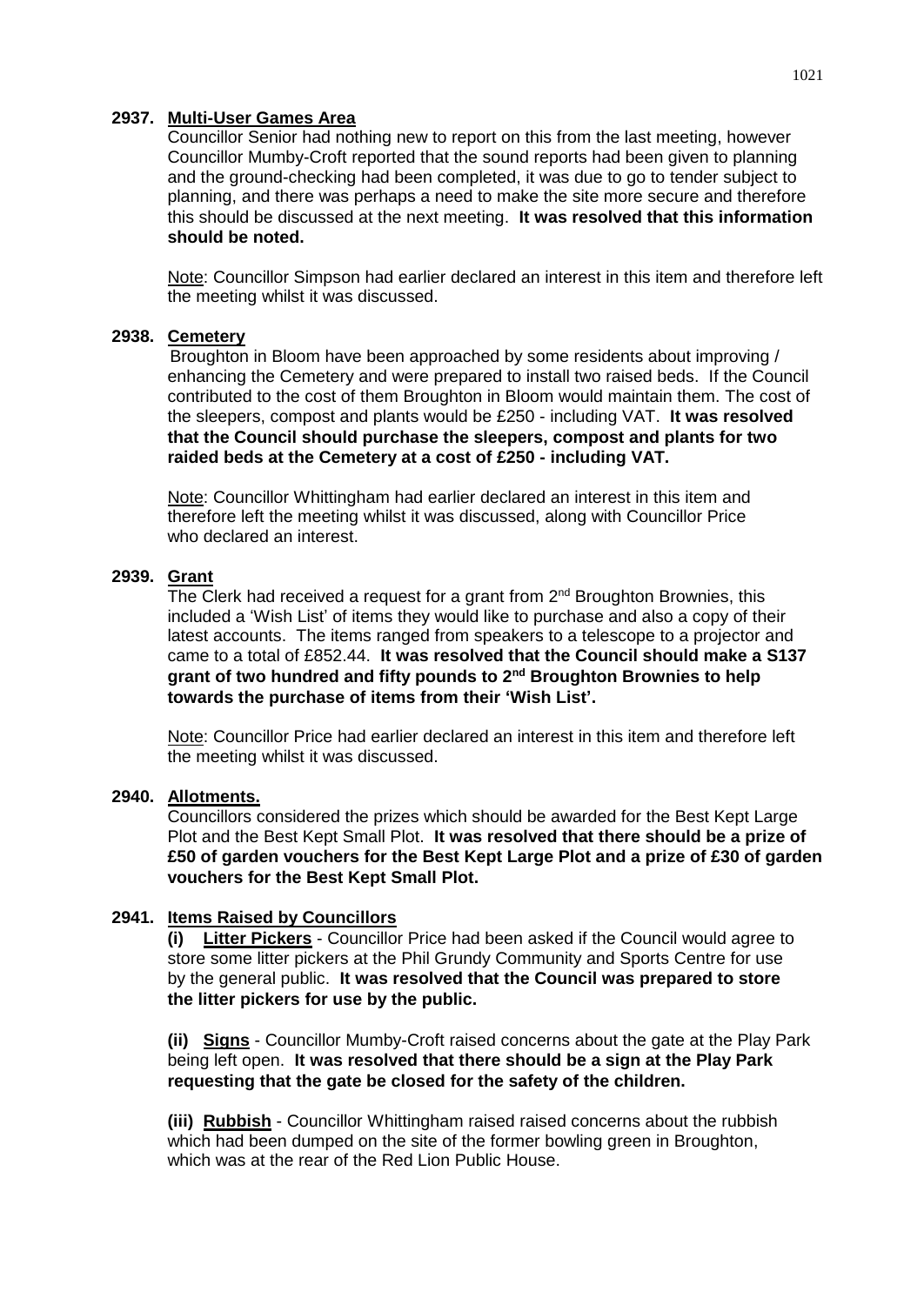**notice could be served to clear the land up. It was resolved that the Clerk should contact North Lincolnshire Council about the rubbish which had been dumped on the former bowling green and see if a** 

#### **2942. Reports From Council Representatives**

The following was reported from the Council's representatives on the following bodies:-

**(i) Village Hall Committee** - Everything fine.

**(ii) Broughton in Need Relief Trust** - Same report as given in the Annual Town Meeting.

**(iii) Broughton Community & Sports Association** - Nothing else not been covered covered in the report given to the Annual Town Meeting.

**(iv) Broughton Allotment Association** - Submitted the report from the Annual Town Meeting.

**It was resolved that the information should be noted.**

### **2943. North Lincolnshire Councillors' Reports**

The only scheme that affected the residents of Broughton Parish was the MUGA and this had already been reported on. **It was resolved that the information should be noted.**

#### **2944. Accounts**

#### **ACCOUNTS FOR PAYMENT - MAY 2019**

#### **Payments made since last meeting:-**

| 30.04.19 | Chq No.100583 | Broughton Village Hall - S133 Grant                        | 4,890.00 |
|----------|---------------|------------------------------------------------------------|----------|
|          | Chq No.100584 | VANL - Annual Membership                                   | 20.00    |
|          | Chq No.100585 | <b>ERNLLCA - Annual Membership</b>                         | 1,031.33 |
|          | Chq No.100586 | CPRE Northern Lincolnshire - Best Kept Village Competition | 25.00    |
|          | Csh No.9      | MFG Brigg Service Station - Fuel for Mowers                | 14.01    |
|          | <b>BACS</b>   | Payroll & Pension                                          | 6,245.20 |
| 01.05.19 | DD.           | North Lincs Council - Business Rates for Cemetery          | 69.00    |
|          | DD.           | North Lincs Council - Business Rates for Sports Centre     | 1,264.00 |
| 07.05.19 | DD.           | Talk Talk Business - Telephone & Broadband                 | 44.40    |
| 08.05.19 | DD.           | Anglian Water - Water for Sports Centre                    | 29.46    |
|          | DD.           | Anglian Water - Water for Allotments                       | 65.00    |
|          | Csh No.10     | Scunthorpe Lawnmowers Ltd - Spares for Mower               | 5.28     |
| 09.05.19 | Csh No.11     | Broughton Post Office - Stamps                             | 17.50    |

**It was resolved that the action taken be approved.**